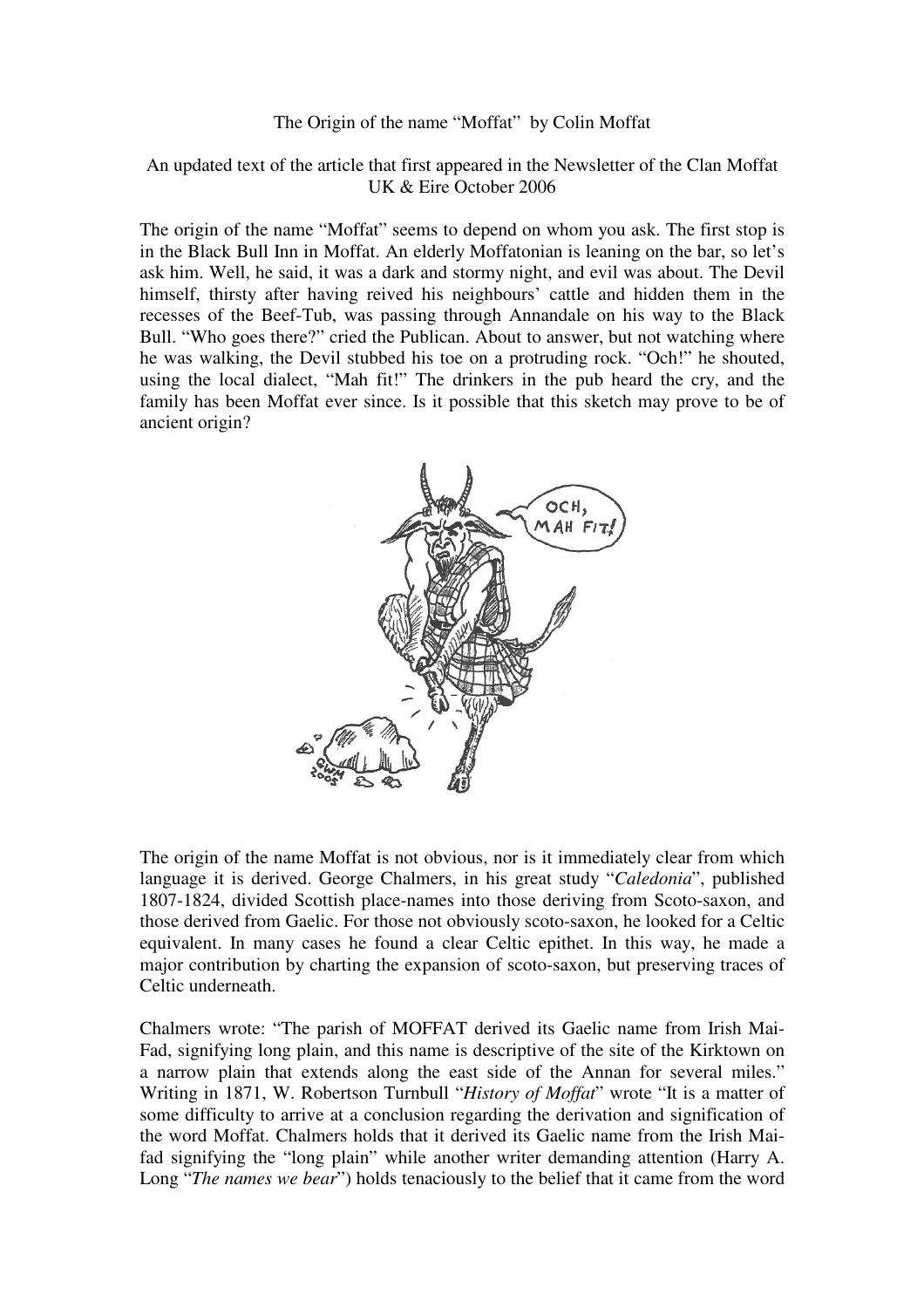"oua vat" in the Gaelic language signifying "a long deep mountain hollow" having in truth a greater resemblance to the form it has at present." Turnbull summarised: "With so much conflicting evidence, we prefer accepting the signification advanced by the learned and venerable Chalmers."

That seemed to settle the matter, and this verdict was repeated by John Brown "*Moffat Past and Present*", 1873, and copied by James Johnston, *Place names of Scotland*, 1892; W. C. Mackenzie, *Scottish Place Names*, London, 1931; Mike Darton, *Dictionary of Scottish Place Names*; Peter Gardiner, "*Moffat Handbook*", 1980. But constant repetition does not disguise the fact that this theory arose solely from Chalmers, who, despite being meticulous in quoting sources throughout his magnum opus, does not cite any earlier references for "mai-fad". We can assume that Chalmers could see that Moffat is not a scoto-saxon word, so he himself looked for a Gaelic equivalent. He came up with "Mai-fad", and convinced himself that this described the situation of Moffat. Although from Corehead to Moffat, the valley of the River Annan runs more-or-less straight north-south, being 7.5 kilometers (4½ miles) long and consistently 300 meters wide, "long plain" is hardly the most apt description of the location of the town of Moffat. Long saw the weakness in Chalmers' theory, but his offered Gaelic, "oua vat" is even less plausible, in that he would need to offer an explanation of how the initial "M" came to be added. Initial consonants may mutate, but are very tenacious and don't just appear out of thin air.

In his work *History of the Celtic Place names of Scotland*, Edinburgh, 1926, which concentrated on northern Scotland, William J. Watson devoted several pages to names with "magh" – meaning "plain". If coupled with a descriptive adjective, the magh element would occur second, and would become weakened. Examples are: Drum Muighe became Drummuie near Dornoch (ridged plain); Ro-mhaigh became Rovie in Sutherland (excellent plain); Multa-mhaigh became Moultavie near Alness (wedder plain); Muca-maigh became Muckovie near Inverness (swine plain); Fossadh mhagh became Fossoway (firm plain); Cinn fhinnh-mhuighe became Kininvie in Banffshire (at the head of the white plain). If the settlement in Annandale was indeed a long plain, it would be "fadh mhaigh" and now have the form something like "Fammuie". Adrian Grant, Clan Moffat UK & Eire Newsletter, Oct 2005, suggests that the most obvious Gaelic-derived name would have been simply "Strathannan".

"No, it's not Gaelic at all – it's Anglo-Saxon English, and all very prosaic", said Alistair Moffat, TV producer, and a noted student of the Scottish Borders as well as author of several very readable books on the subject. The name is obviously derived from "Moor foot". It is both apt and appropriate. Travelling south from Edinburgh, after descending from the moors, the first settlement reached is the town of Moffat.

The controversy may never have arisen had Chalmers considered a different linguistic origin for Moffat – Norman-French. He was nearly there, in that he described the activities of the Montealt family, writing "A cadet of the English family of Montealt, who derived his name from a place in Flintshire came into Scotland in the twelfth century. Robert de Montealt is a witness to some of the charters of David I. This family obtained from William the Lion a grant of the manor of Fern in Forfarshire... William de Montealt was one of the Scottish barons who, in their famous epistle to the Pope, said they would never submit to England while one of them remained. Montealt has been vulgarised into Mowat, as the English family of Montefichet has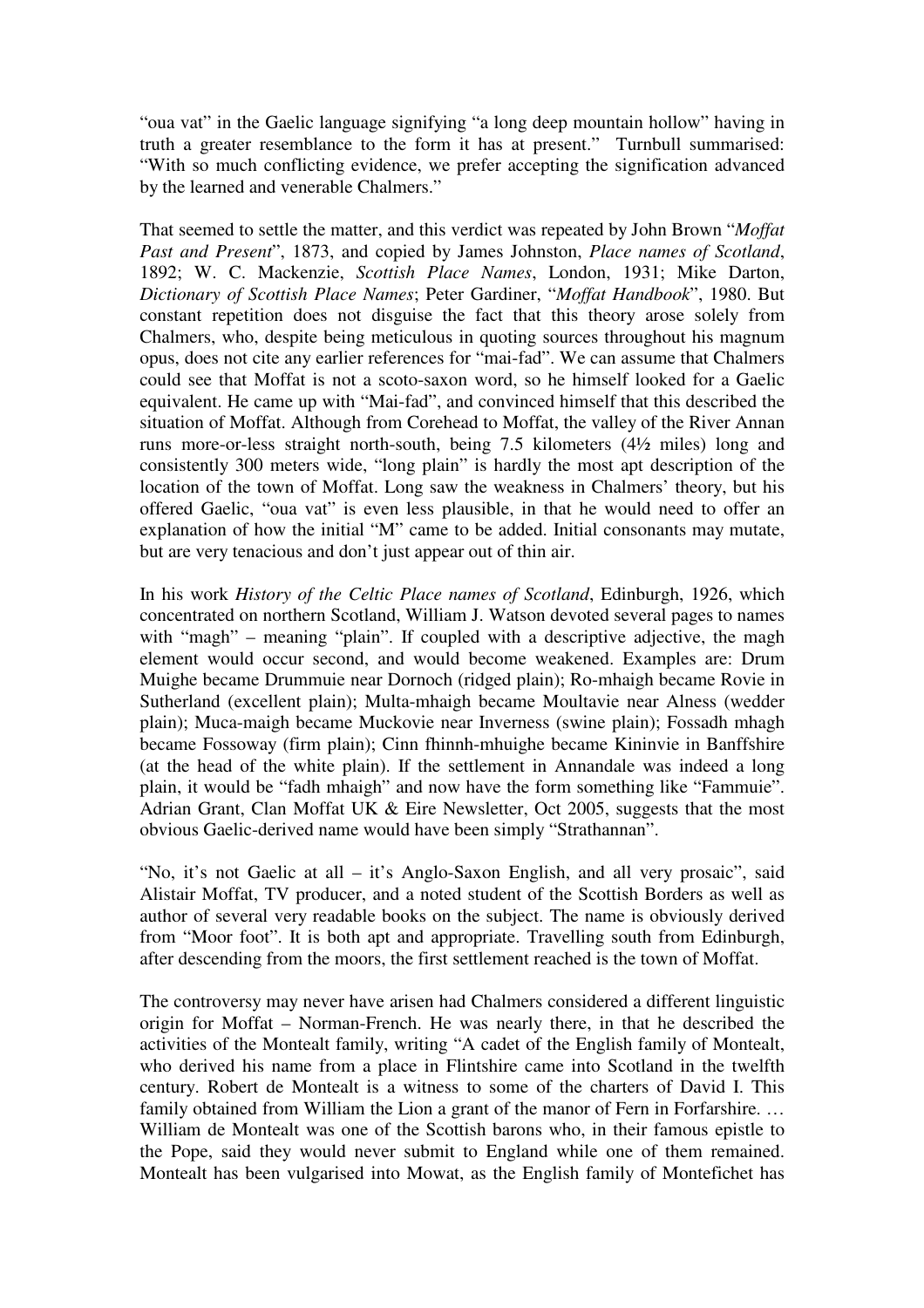transformed into Muschet." This section of Chalmers' work is full of references to the original charters, and other primary sources. It is curious that Chalmers overlooked the possibility that Montealt could have transformed into Moffat, just as easily as Mowat.

The theory that the name of the town Moffat derives from the family is implicit in the Monymusk Text, a history of the Clan Grant, dating from circa 1710, but clearly relying on sources very much earlier. This text states that Colobella, the youngest daughter of Patrick Grant of Freuchy and Balachastle, was married to the Progenitor of the Moffatts in Scotland, and ties the date to that of the marriage of Patrick's eldest daughter to Duncan II, i.e. 1094. The Cromdale Text, a later history, written by James Chapman in 1797, but deriving its information from the Monymusk Text, named Colobella's husband as "William de Monte, The Progenitor of The Movats alias Moffats", and summarised the events of 1094. The information in these texts has been related to known Scottish history by Adrian Grant in his article "*The Establishment of the Clan Moffat*", Clan Moffat UK & Eire Newsletter, Oct 2004. According to Grant, it was indeed a younger son, William fitzRalph, of a Norman-French family from Flintshire, who participated in the English expedition, instigated by William Rufus, to Scotland in 1094 that succeeded in setting Duncan II on the Scottish throne. As a reward, William was awarded lands in Annandale. It is about this time that he assumed the name William Montealt (in Latin "de Monte Alto"; in English "of the Great Hill"). According to Grant, the eponymous Great Hill should be sought in Scotland, and there is a very prominent candidate in the Great Hill overlooking Annandale, with a superlative view southwards down the valley.



The Great Hill at the head of Annandale